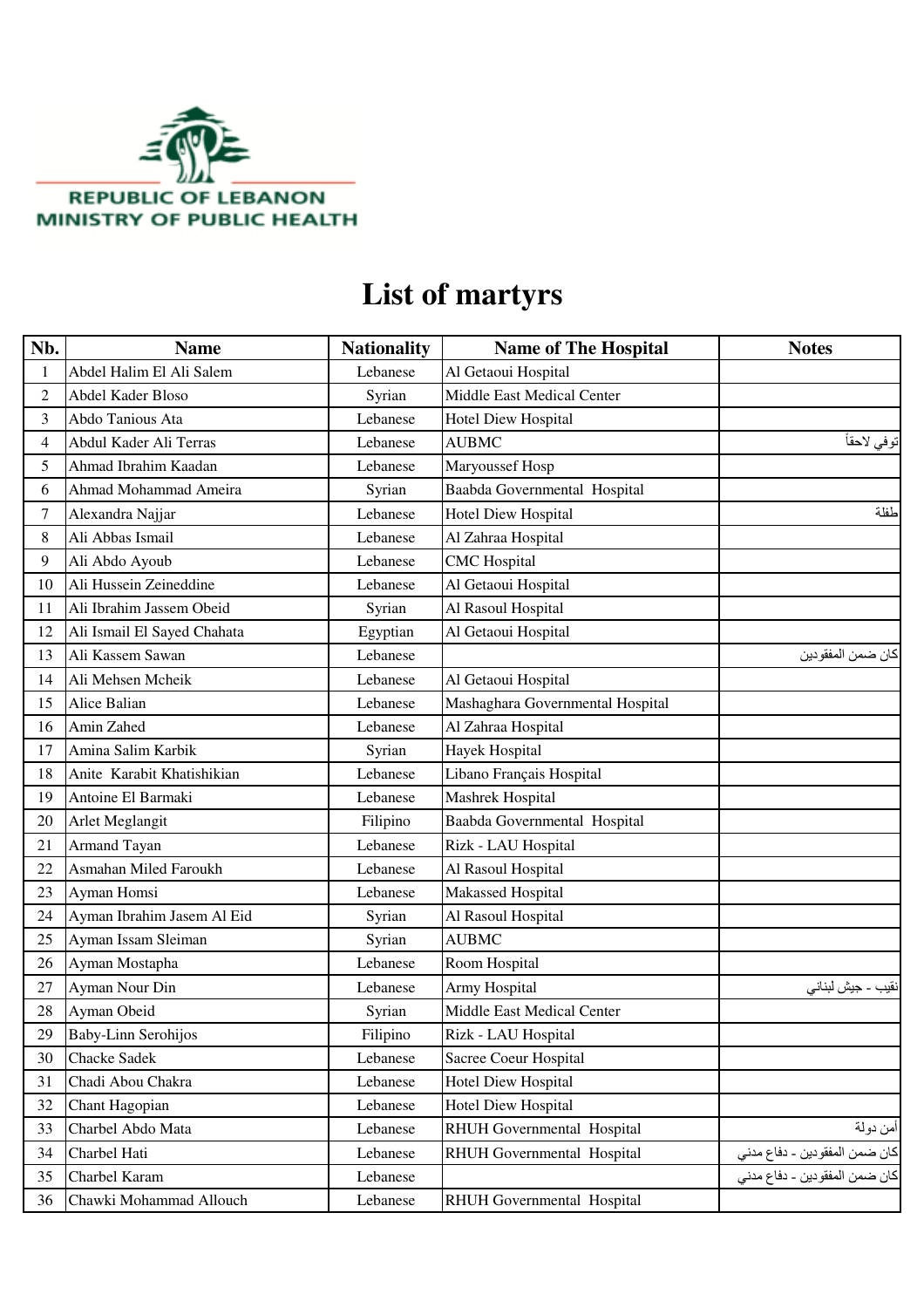| 37 | Christelle Nazih El Adem          | Lebanese    |                                  |                               |
|----|-----------------------------------|-------------|----------------------------------|-------------------------------|
| 38 | Cidra Al Kenno                    | Lebanese    | <b>Hotel Diew Hospital</b>       |                               |
| 39 | Claudette El Halabi               | Lebanese    | Al Getaoui Hospital              |                               |
| 40 | Claudia Khalil Lakkis Ewaz        | Lebanese    | RHUH Governmental Hospital       |                               |
| 41 | Cyril Michel Kanaan               | Lebanese    | <b>AUBMC</b>                     |                               |
| 42 | Dalia Boghos Kedikian             | Lebanese    | Al Getaoui Hospital              |                               |
| 43 | Dayan Michel Khoury Dib           | Lebanese    | Makassed Hospital                |                               |
| 44 | Elias Bassam Khoury               | Lebanese    | <b>Hotel Diew Hospital</b>       | توفي لاحقاً - 15 سنة          |
| 45 | Elie Khouzami                     | Lebanese    | RHUH Governmental Hospital       | كان ضمن المفقودين ـ دفاع مدني |
| 46 | Estephan Said Rouhanna            | Lebanese    | Mashaghara Governmental Hospital | جيش لبناني                    |
| 47 | Etanu Deehisa                     | Filipino    | Rizk - LAU Hospital              |                               |
| 48 | <b>Ezek Oheir</b>                 | Australian  | RHUH Governmental Hospital       |                               |
| 49 | Fadi Hussein                      | Lebanese    | Sacree Coeur Hospital            |                               |
| 50 | Fadi Naim                         | Lebanese    | Al Arez Hospital                 |                               |
| 51 | Fares George Kiwan                | Lebanese    | Al Zahraa Hospital               | أمن عام                       |
| 52 | Farouk Al Sallou                  | Syrian      | RHUH Governmental Hospital       |                               |
| 53 | Fawzi Kalailet                    | Lebanese    | Makassed Hospital                |                               |
| 54 | Feryal Al Kiki                    | Lebanese    | <b>Bahman Hospital</b>           | سكتة قلبية جراء الانفجار      |
| 55 | Fida Khoury                       | Lebanese    | <b>Beleview Medical Center</b>   |                               |
| 56 | Firas Meteeb Dahwish              | Palestinian | <b>CMC</b> Hospital              |                               |
| 57 | Gabrielle Brigitte Kuhnle-Radtke  |             | <b>Hotel Diew Hospital</b>       |                               |
| 58 | Gaia Fadoulian                    | Lebanese    | Abo Jaoudeh Hospital             |                               |
| 59 | George Maalouf                    | Lebanese    | Army Hospital                    | جيش لبناني - مؤهل             |
| 60 | George Naja Freiha                | Lebanese    |                                  |                               |
| 61 | George Pierro Demiani             | Lebanese    | Sibline Governmental Hospital    |                               |
| 62 | George Saad                       | Lebanese    | Makassed Hospital                |                               |
| 63 | George Salim Al Wez               | Lebanese    | Maryoussef Hosp                  |                               |
| 64 | Georges Farjallah Daibes          | Lebanese    | Sibline Governmental Hospital    | مؤهل أول في قوى الامن الداخلي |
| 65 | Georges Madi                      | Lebanese    | <b>Hotel Diew Hospital</b>       |                               |
| 66 | <b>Ghassan Hasrouty</b>           | Lebanese    | RHUH Governmental Hospital       | كان ضمن المفقودين             |
| 67 | Gretta Attallah                   | Lebanese    | <b>Hotel Diew Hospital</b>       |                               |
| 68 | Hailemariam Demssie Reta          | Ethiopian   | Fouad Khoury Hospital            |                               |
| 69 | Hala Tayyah                       | Lebanese    |                                  |                               |
| 70 | Hamad Medhat Al Attar             | Lebanese    | Al Getaoui Hospital              |                               |
| 71 | Hamza Hussein Iskandar            | Lebanese    | Al Zahraa Hospital               | جيش لبناني ـ رقيب             |
| 72 | Hanna George Akkbani              | Syrian      | Baabda Governmental Hospital     |                               |
| 73 | Haoulo Ahmad Abbas                | Lebanese    | Al Rasoul Hospital               |                               |
| 74 | Hassan Moustapha Tay              | Lebanese    | <b>Hotel Diew Hospital</b>       | جيش لبناني - رقيب             |
| 75 | Hassan Akram Chames               | Lebanese    | Al Zahraa Hospital               |                               |
| 76 | Hassan Ali Maneh                  | Lebanese    | <b>Hotel Diew Hospital</b>       |                               |
| 77 | Hassan Kamel Haidar               | Lebanese    | RHUH Governmental Hospital       |                               |
| 78 | Hassan Sadek                      | Lebanese    | Sibline Governmental Hospital    | جيش لبناني ـ رقيب             |
| 79 | Hayat Gergi Fadel                 | Lebanese    | Makassed Hospital                |                               |
| 80 | Hedwig Motlans Moliere            | Holland     |                                  |                               |
| 81 | Housam Batal                      | Lebanese    | <b>AUBMC</b>                     |                               |
| 82 | Hussein Abd El Rahim Bashar       | Lebanese    |                                  |                               |
| 83 | Ibrahim Abdelmohsen Al Sayed Abou | Egyptian    | <b>Hotel Diew Hospital</b>       |                               |
|    | Kasba                             |             |                                  |                               |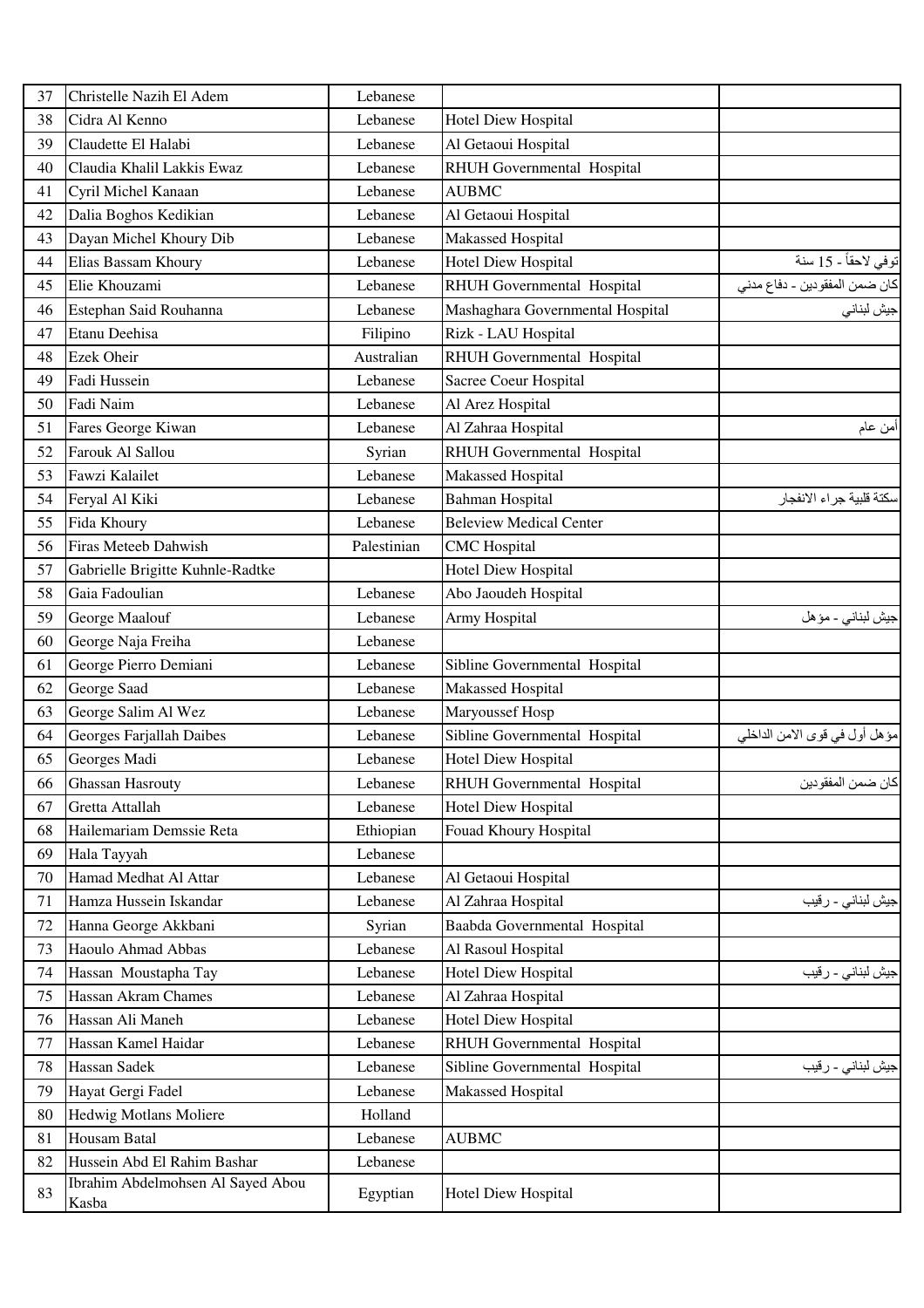| 84  | Ibrahim Amin                  | Lebanese  | Baabda Governmental Hospital       |                                                |
|-----|-------------------------------|-----------|------------------------------------|------------------------------------------------|
| 85  | Imad Zaher Din                | Lebanese  | RHUH Governmental Hospital         |                                                |
| 86  | Ivone Sorsok Kokarian         | Lebanese  |                                    | توفيت مؤخراً في المستشفى                       |
| 87  | Iyad Zeid Al Amin             | Lebanese  | Maryoussef Hosp                    |                                                |
| 88  | Izabelleh Machaalani          | Lebanese  | <b>Bahnes Hospital</b>             |                                                |
| 89  | Jack Sarkis Barmikian         | Lebanese  | Al Zahraa Hospital                 |                                                |
| 90  | Jackeline Gebrine             | Lebanon   | <b>Bahnes Hospital</b>             | ممرضة في مستشفى حداد                           |
| 91  | Jacuqes Gemayel               | Lebanese  | Hotel Diew Hospital                |                                                |
| 92  | Jad Gergeh Al Dahdah          | Lebanese  | Middle East Medical Center         |                                                |
| 93  | Jad Samaha                    | Lebanese  |                                    |                                                |
| 94  | Jawad Ajwad Chaya             | Lebanese  | Army Hospital                      | جيش لبناني - معاون                             |
| 95  | Jean Fredric Alam             | Lebanese  | Room Hospital                      |                                                |
| 96  | Jean Marc Bonfeis             | French    |                                    |                                                |
| 97  | Jessica Bezdijian             | Lebanese  | Room Hospital                      |                                                |
| 98  | Jessy Kahwaji Daoud           | Lebanese  | Maryoussef Hosp                    | ممرضة في مستشفى الروم<br>ممرضة في مستشفى الروم |
| 99  | <b>Jihad Antoine Saade</b>    | Lebanese  | Haroun Hospital                    |                                                |
| 100 | Jihad Omar                    | Lebanese  | <b>Hotel Diew Hospital</b>         | عميد                                           |
| 101 | Joe Akiki                     | Lebanese  | Saint George Ajaltoun              |                                                |
| 102 | Joe Elie Abo Saab             | Lebanese  | Al Zahraa Hospital                 | دفاع مدني                                      |
| 103 | Joe Francis Haddad            | Lebanese  | Al Zahraa Hospital                 | أمن عام                                        |
| 104 | Joe George Andoun             | Lebanese  | RHUH Governmental Hospital         |                                                |
| 105 | Joe Noun                      | Lebanese  | RHUH Governmental Hospital         | دفاع مدني                                      |
| 106 | John Koubli                   | Lebanese  | Al Sahel General Hospital          |                                                |
| 107 | Jolbab Sajed Ali              | Pakistani | Maryoussef Hosp                    |                                                |
| 108 | Joseph Latif Merhi            | Lebanese  | RHUH Governmental Hospital         |                                                |
| 109 | Joseph Roukoz                 | Lebanese  | RHUH Governmental Hospital         |                                                |
| 110 | Josephine Abou Zeid           | Lebanese  | Hotel Diew Hospital                |                                                |
| 111 | Joud Hajj Mostapha            | Lebanese  | RHUH Governmental Hospital         |                                                |
| 112 | Kaissar Fouad Abo Merhej      | Lebanese  | Al Zahraa Hospital                 | أمن عام ـ مفتش مؤهل                            |
| 113 | Kamal Kafa                    | Lebanese  | Army Hospital                      | ملازم ـ جيش لبناني                             |
| 114 | Kassem Youssef Al Mawla       | Lebanese  | RHUH Governmental Hospital         |                                                |
| 115 | Kazem Chamesddine             | Lebanese  | <b>AUBMC</b>                       |                                                |
| 116 | Khaldiye Saaid Bakri          | Unknown   | <b>AUBMC</b>                       |                                                |
| 117 | Khaled Wahoud                 | Syrian    | RHUH Governmental Hospital         |                                                |
| 118 | Khalil Badih Aoun Mjais       | Lebanese  | <b>Bowar Governmental Hospital</b> |                                                |
| 119 | Khalil Issa                   | Lebanese  | RHUH Governmental Hospital         |                                                |
| 120 | Latifa Moustapha              | Lebanese  | Makassed Hospital                  |                                                |
| 121 | Laurette Owaida Richa         | Lebanese  | Al Getaoui Hospital                |                                                |
| 122 | Layla Metre Khoury            | Lebanese  | Mount Lebanon Hospital             |                                                |
| 123 | Lina Abo Hamdan               | Lebanese  | Room Hospital                      | ممرضة في مستشفى الروم                          |
| 124 | Lina Najjar                   | Lebanese  | RHUH Governmental Hospital         |                                                |
| 125 | Liza kezbekyan                | Lebanese  | Haroun Hospital                    |                                                |
| 126 | Mahmoud Ali Saiid             | Lebanese  | RHUH Governmental Hospital         |                                                |
| 127 | Mahmoud Hussein Khaled        | Lebanese  | <b>CMC</b> Hospital                |                                                |
| 128 | Majida Kassab                 | Lebanese  | Room Hospital                      |                                                |
| 129 | Malak Bzaza Ayoub             | Lebanese  | Al Arez Hospital                   |                                                |
| 130 | <b>Margot Tabbal</b>          | Lebanese  | <b>Hotel Diew Hospital</b>         |                                                |
| 131 | Maria Pia Emanuel Abo Sleiman | Lebanese  | Maryoussef Hosp                    |                                                |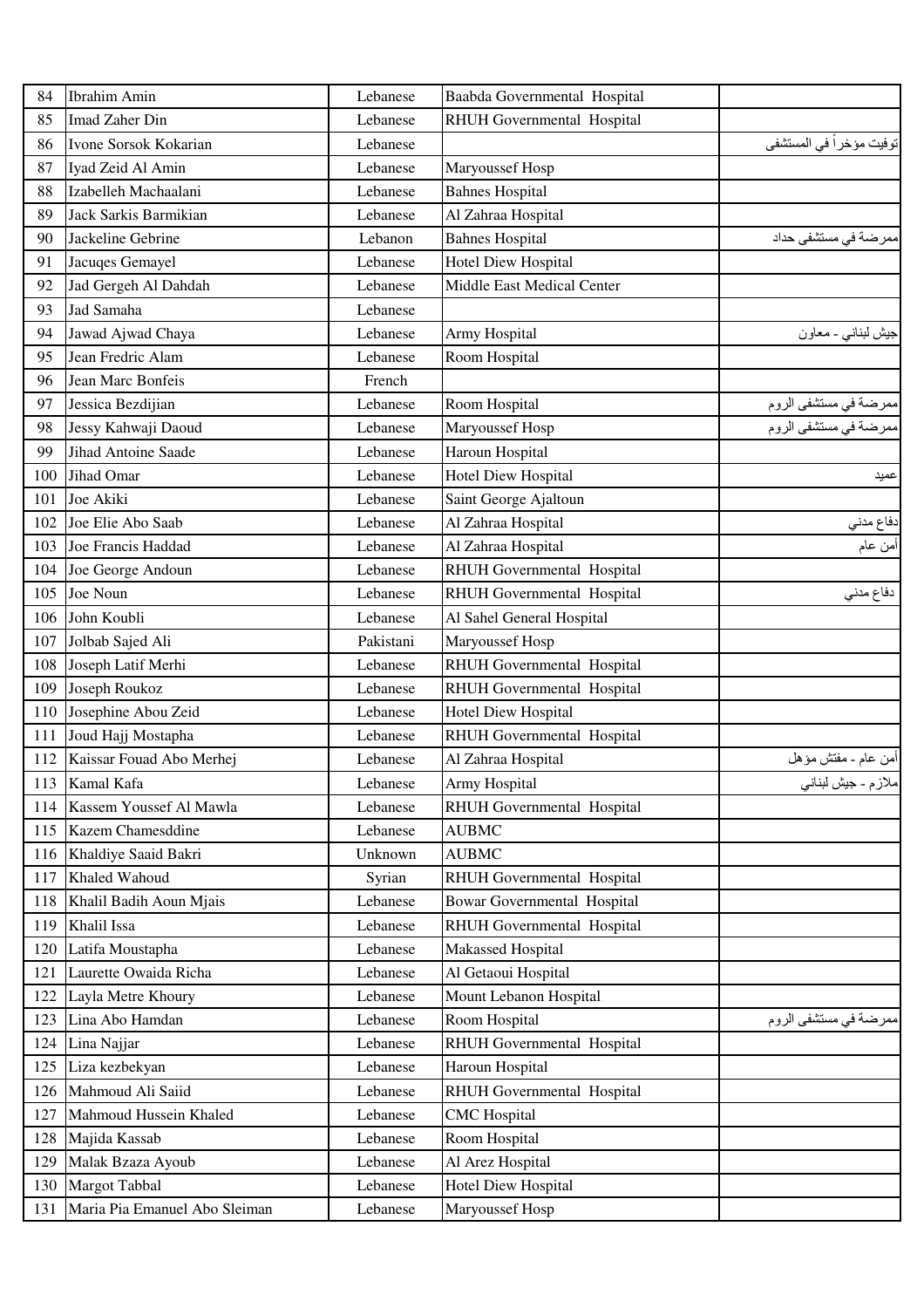| 132 | Maria Waltmans Hadwig          |             | <b>Hotel Diew Hospital</b>         |                               |
|-----|--------------------------------|-------------|------------------------------------|-------------------------------|
| 133 | Marie Saad                     | Lebanese    | Room Hospital                      |                               |
| 134 | <b>Marion Haucher</b>          |             | Hotel Diew Hospital                |                               |
| 135 | Mary Farhat                    | Lebanese    | Baabda Governmental Hospital       |                               |
| 136 | Mary Khalil Touk               | Lebanese    | Beshari Governmental Hospital      |                               |
| 137 | Mazen Raja Zwayhed             | Lebanese    | Maryoussef Hosp                    |                               |
| 138 | Mehdy Hassan Rami              | Bangladeshi | Mount Lebanon Hospital             |                               |
| 139 | Mireille Germanos              | Lebanese    | Mashrek Hospital                   | ممرضة في مستشفى الروم         |
| 140 | Misele Hawa                    | Lebanese    | Al Zahraa Hospital                 | كان ضمن المفقودين - دفاع مدني |
| 141 | Mizan Al Aiila                 | Bangladeshi | Zahleh Governmental Hospital       |                               |
| 142 | Mohamad Ahmad Alaedine         | Lebanese    | Maryoussef Hosp                    |                               |
| 143 | Mohamad Ahmad Ayrout           | Lebanese    | Al Getaoui Hospital                |                               |
| 144 | Mohamad Hussein Al Sibaai      | Lebanese    | Al Rasoul Hospital                 |                               |
| 145 | Mohamad Hussein Dgheim         | Lebanese    | <b>Hotel Diew Hospital</b>         |                               |
| 146 | Mohamad Mahmoud                | Lebanese    | Al Arez Hospital                   |                               |
| 147 | Mohammad Ahmad Abbas           | Lebanese    | Room Hospital                      |                               |
| 148 | Mohammad Al Hussein            | Lebanese    | Sacree Coeur Hospital              |                               |
| 149 | Mohammad Alaa Din Damaj        | Lebanese    | Sibline Governmental Hospital      |                               |
| 150 | Mohammad Ali Abbas             | Lebanese    | RHUH Governmental Hospital         |                               |
| 151 | Mohammad Jamal                 | Bangladeshi |                                    |                               |
| 152 | Mohammad Nour Doughan          | Lebanese    | Makassed Hospital                  |                               |
| 153 | Mohammad Tleis                 | Lebanese    | Al Zahraa Hospital                 |                               |
| 154 | Mohammad Sleiby                | Lebanese    | <b>Bahnes Hospital</b>             |                               |
| 155 | Mostapha Mohammad Ayrout       | Syrian      | Al Rasoul Hospital                 |                               |
| 156 | Mostapha Sa3ed Din BleiK       | Lebanese    | Al Zahraa Hospital                 |                               |
| 157 | Msarkis Takiryan               | Lebanese    | <b>AUBMC</b>                       |                               |
| 158 | Najib Hati                     | Lebanese    | RHUH Governmental Hospital         | كان ضمن المفقودين ـ دفاع مدني |
| 159 | Nawal Atieh                    | Lebanese    | Baabda Governmental Hospital       |                               |
| 160 | Nawal Hamdan                   | Lebanese    | Sacree Coeur Hospital              |                               |
| 161 | Nazar Nazarian                 | Lebanese    | <b>Hotel Diew Hospital</b>         |                               |
| 162 | Neamathallah Antoine Mekheiber | Lebanese    | Mount Lebanon Hospital             |                               |
| 163 | Nicolas Youssif Chedid         | Lebanese    | <b>Bowar Governmental Hospital</b> |                               |
| 164 | Nicole Majid Helo              | Lebanese    | Maryoussef Hosp                    |                               |
| 165 | Paulette Isakndar Hashem       | Lebanese    | Al Getaoui Hospital                |                               |
| 166 | Perlita Mendoza                | Filipino    | Baabda Governmental Hospital       |                               |
| 167 | Ralph Melahi                   | Lebanese    | RHUH Governmental Hospital         | كان ضمن المفقودين ـ دفاع مدني |
| 168 | Rami Hassan Kaaki              | Lebanese    | Al Zahraa Hospital                 | كان ضمن المفقودين - دفاع مدني |
| 169 | Rawan Misto                    | Syrian      | Rizk - LAU Hospital                |                               |
| 170 | Rezol Mounir Sekder            | Bangladeshi | Maryoussef Hosp                    |                               |
| 171 | Robert Youssef Semaan          | Lebanese    | Maryoussef Hosp                    |                               |
| 172 | Rushdi Al Jamal                | Egyptian    | Baabda Governmental Hospital       |                               |
| 173 | Sabah Merhej Merhej Nassour    | Lebanese    | Fouad Khoury Hospital              |                               |
| 174 | <b>Sahar Fares</b>             | Lebanese    | Mashrek Hospital                   | دفاع مدني                     |
| 175 | Samir Boulous Karam            | Lebanese    | <b>Bahnes Hospital</b>             |                               |
| 176 | Sr. Sophie Khosrafian          | Lebanese    | Sacree Coeur Hospital              |                               |
| 177 | Tanios Mekhayel El Murr        | Lebanese    | Haroun Hospital                    |                               |
| 178 | <b>Tharwat Hoteit</b>          | Lebanese    | Army Hospital + RHUH Hospital      |                               |
| 179 | Therese Merhi Antoun           | Lebanese    | Sacree Coeur Hospital              |                               |